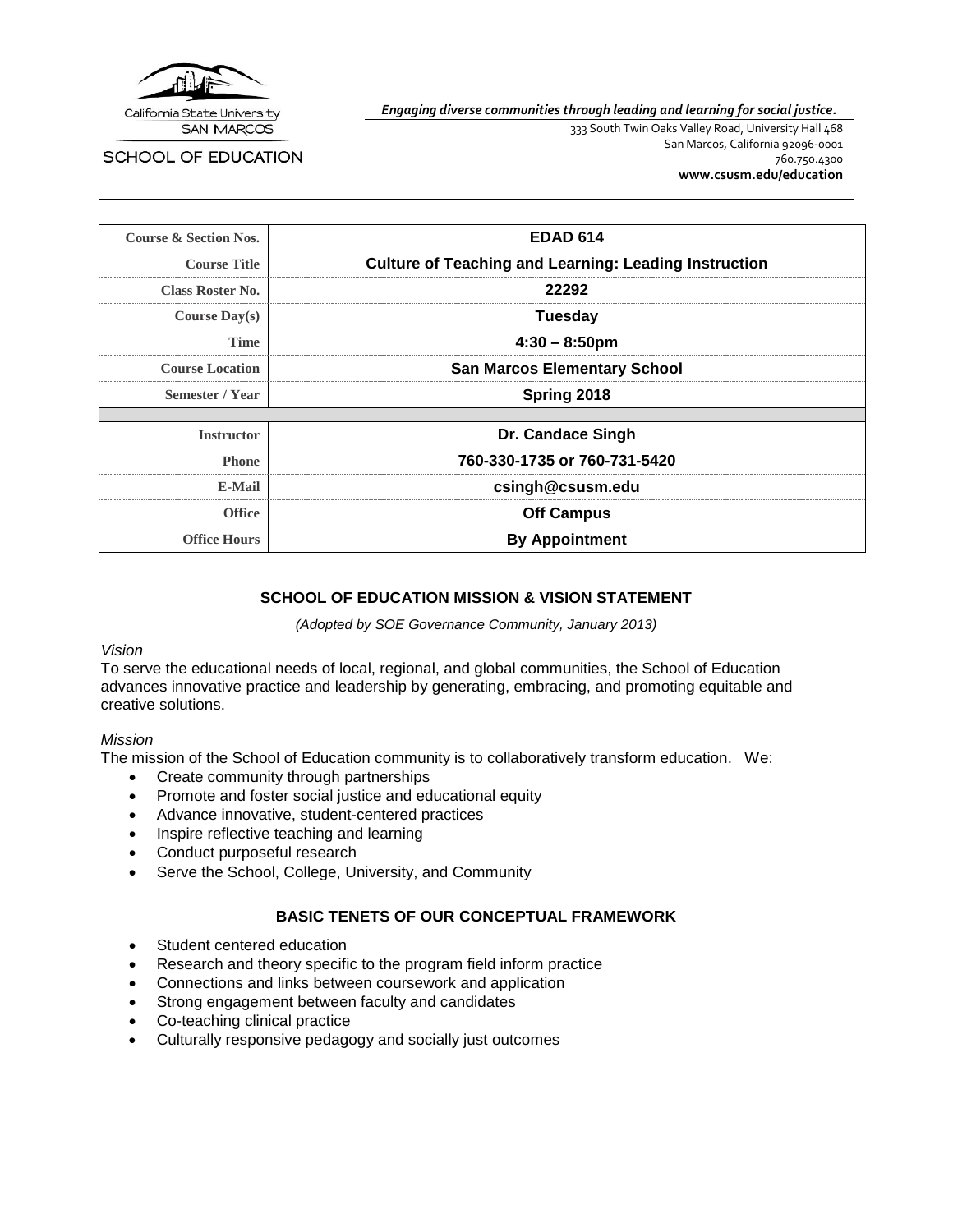# **COURSE DESCRIPTION**

This course addresses the candidate's knowledge of California student academic content and curriculum standards, research-based instructional and assessment practices, and the candidate's ability to assess classroom instruction and provide focused, constructive feedback to teachers. The program develops candidates' knowledge of how to integrate creativity, collaboration, communication and critical thinking skills with the content standards. The program provides multiple opportunities for each candidate to learn, practice, and reflect on instructional leadership. *This course is for candidates who demonstrate continued progress in the Educational Administration program.*

# **Course Objectives**

KNOWLEDGE *– The candidate will:*

- Develop and refine their personal vision of education and instruction through multiple opportunities to reflect and by developing ways to engage self and others through reflective activities.
- Learn to guide the ongoing and long-term professional development of all staff consistent with the ongoing effort to improve learning for all students.
- Learn to communicate decisions based on relevant data and research about effective teaching and learning, leadership, management practices, equity and access.
- Learn to encourage and inspire others to higher level of performance, commitment, and motivation, and to communicate knowledge effectively about the curriculum and its articulation across programs and grade levels to multiple audiences in the school community.

#### SKILLS – *The candidate will:*

- Apply learning, curricular, and instructional theory to the design, implementation and evaluation of standards-based instruction and assessment programs and lead the improvement of those programs.
- Become a critical consumer of educational research; use research and site based data to design implement, support, evaluate, and improve instructional programs; and drive the professional development of staff.
- Study and apply the knowledge of diverse learning styles and differentiated instructional strategies to address the needs of all learners and staff.
- Engage in discussions and successfully address authentic, complex school issues, including meeting the needs of students with disabilities, evaluating employees, and providing appropriate services in different settings for English Learners, ensuring school safety, administering student behavior programs, and addressing harassment.

#### ATTITUDES and VALUES – *The candidate will:*

Develop and refine their personal vision of education and instruction through multiple opportunities to reflect and by developing ways to engage self and others through reflective activities.

### **REQUIRED TEXTS, MATERIALS AND/OR ACCOUNTS**

### **Required Texts**

- American Psychological Association (APA) (2010). *Publication manual of the American Psychological Association* (6th ed.). Washington, DC: APA.
- Kouzes, J. & Posner, B. (2012). *The leadership challenge: How to make extraordinary things happen in organizations* (5th ed.). San Francisco, CA: Jossey-Bass.
- Weisman, L., Allen, L., & Foster, E. (2013*). The multiplier effect: Tapping into the genius inside our schools.* Thousand Oaks, CA: Corwin Press.
- WestEd (2015). *Moving leadership standards into everyday work: Descriptions of practice (2nd ed.)*. San Francisco, CA: WestEd.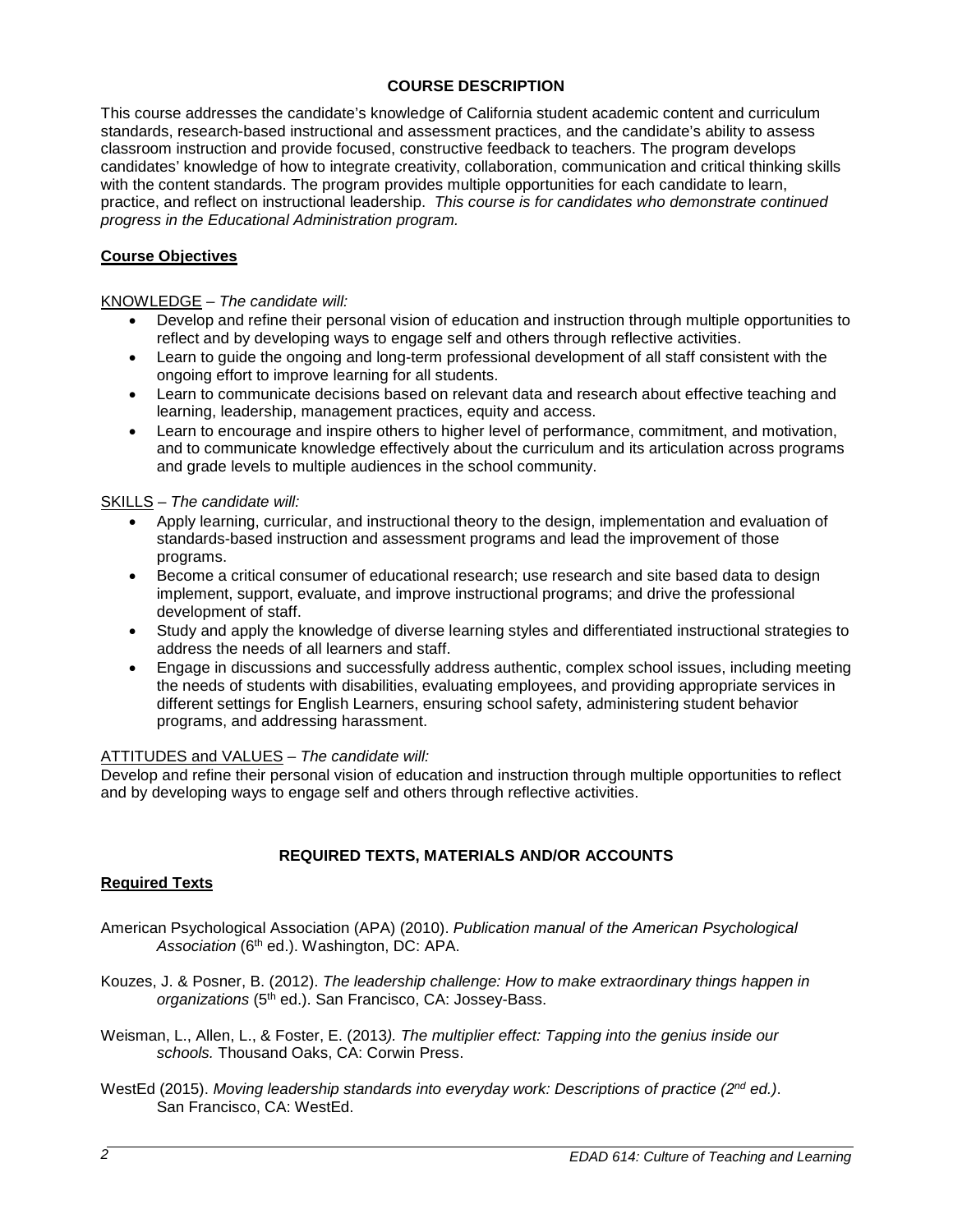# **Cougar Courses**

Cougar Courses will be used for this course.

## **Expected Dispositions for the Education Profession**

Education is a profession that has, at its core, certain dispositional attributes that must be acquired and developed. Teaching and working with learners of all ages requires not only specific content knowledge and pedagogical skills, but positive attitudes about multiple dimensions of the profession. The School of Education has identified six dispositions that must be evident in teacher candidates: social justice and equity, collaboration, critical thinking, professional ethics, reflective teaching and learning, and life-long learning. These dispositions have observable actions that will be assessed throughout the preparation program. For each dispositional element, there are three levels of performance - *unacceptable*, *initial target*, and *advanced target*. The description and rubric for the three levels of performance offer measurable behaviors and examples.

The assessment is designed to provide candidates with ongoing feedback for their growth in professional dispositions and includes a self-assessment by the candidate. The dispositions and rubric are presented, explained and assessed in one or more designated courses in each program as well as in clinical practice. Based upon assessment feedback candidates will compose a reflection that becomes part of the candidate's Teaching Performance Expectation portfolio. Candidates are expected to meet the level of *initial target* during the program.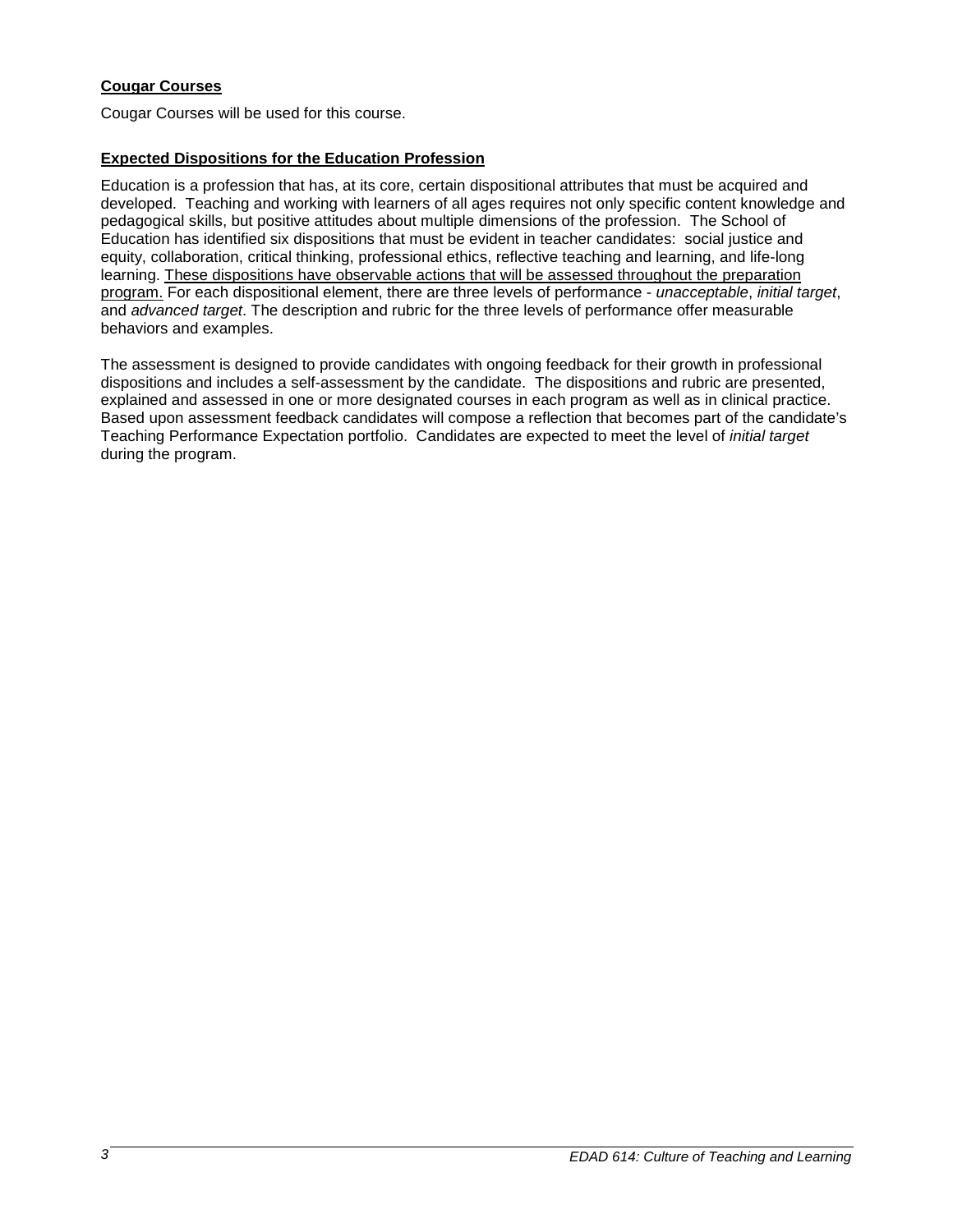# **SCHEDULE/COURSE OUTLINE**

| <b>EDAD 614 Spring 2018 Class Schedule</b> |                                                                                                                                                                    |                                                                                                                                                                                                                                                                                                             |  |
|--------------------------------------------|--------------------------------------------------------------------------------------------------------------------------------------------------------------------|-------------------------------------------------------------------------------------------------------------------------------------------------------------------------------------------------------------------------------------------------------------------------------------------------------------|--|
| <b>Dates</b>                               | <b>Assignment Due</b>                                                                                                                                              | <b>Topic</b>                                                                                                                                                                                                                                                                                                |  |
| 1/23                                       |                                                                                                                                                                    | Guest Speaker: Dr. Wendy Kerr, Principal<br>Live Oak Elementary School, FUESD                                                                                                                                                                                                                               |  |
| 1/30                                       |                                                                                                                                                                    | <b>Introductions/Class Structure</b><br>~What People Look for in Their Leaders<br>~When Leaders Are at Their Best<br>~Fieldwork Discussion                                                                                                                                                                  |  |
| 2/6                                        | <b>Readings</b><br>Moving Leadership Standards (MLS):<br>$v-5, 14-15$<br>Multiplier Effect: 1-19<br>Leadership Challenge: 1-40<br>Reading Posts due by: 2/5 at 5pm | Guide and Support the Implementation of Standards-Based<br><b>Curriculum and Instruction</b><br><b>Standard 2: Instructional Leadership</b><br>~Enhancing your instructional toolbox to support teachers<br>~Developing and implementing a common instructional<br>framework to support student achievement |  |
| 2/13                                       | Readings<br>MLS: 16-17<br>Multiplier Effect: 21-44<br>Leadership Challenge: 156-211<br>Reading Posts due by: 2/12 at 5pm                                           | <b>Guest Speaker: Dr. Wendy Kerr</b><br><b>Standard 2: Instructional Leadership</b><br>~Instructional Leadership: They Key to Raising Achievement<br>~Data Analysis Protocol                                                                                                                                |  |
| 2/20                                       | *Description of Fieldwork Project                                                                                                                                  | Developing the School Culture and Guiding the Instructional<br><b>Program: Culture and Systems</b><br><b>Standard 2: Instructional Leadership</b><br>~Classroom Walk Through<br>~Observation/Instructional Conferencing<br>~Challenge the Process and The Talent Finder                                     |  |
| 2/27                                       | Readings<br>Ambitious Leadership Research<br>Summary: Posted in Cougar Courses<br>Reading Posts due by: 2/26 at 5pm                                                | Ambitious Leadership: How Principals Lead Schools to<br><b>College and Career Readiness</b><br><b>Standard 2: Instructional Leadership</b>                                                                                                                                                                  |  |
| 3/6                                        | <b>Readings</b><br>MLS: 6-11<br>Multiplier Effect: 45-67<br>Leadership Challenge: 100-153<br>Reading Posts due by: 3/5 at 5pm                                      | Keeping the Vision as the Central Focus<br>Standard 1: Development and Implementation of a Shared<br><b>Vision</b><br>~Communicating Your Vision<br>~Developing a Professional Learning Community<br>~Inspire a Shared Vision and The Liberator                                                             |  |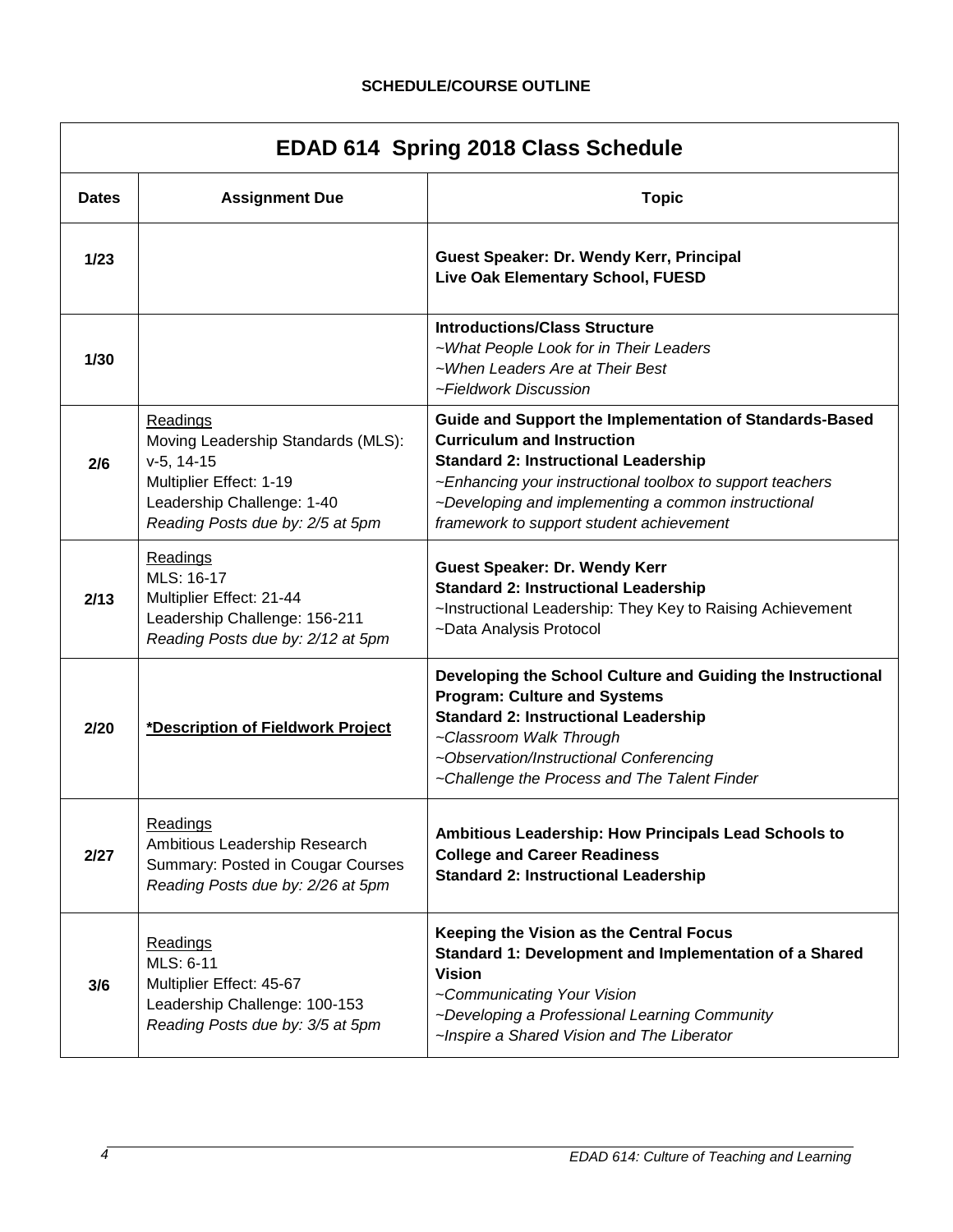| EDAD 614 Spring 2018 Class Schedule |                                                                                                                                                                                                       |                                                                                                                                                                                                                            |  |
|-------------------------------------|-------------------------------------------------------------------------------------------------------------------------------------------------------------------------------------------------------|----------------------------------------------------------------------------------------------------------------------------------------------------------------------------------------------------------------------------|--|
| <b>Dates</b>                        | <b>Assignment Due</b>                                                                                                                                                                                 | <b>Topic</b>                                                                                                                                                                                                               |  |
| 3/13                                | Readings<br>MLS: 12-13<br>MLS: 32-37<br>Multiplier Effect: 69-90<br>Leadership Challenge: 214-269<br>Leadership Challenge: 41-97<br>Reading Posts due by: 3/12 at 5pm                                 | <b>Leading by Example: Guest Principal Panel</b><br><b>Standard 5: Ethics and Integrity</b><br>~Clarifying Your Values and Setting the Example<br>~Model the Way<br>~Insights into school leadership<br>~Interviewing tips |  |
| 3/20                                | <b>SPRING BREAK</b>                                                                                                                                                                                   | <b>NO CLASS</b>                                                                                                                                                                                                            |  |
| 3/27                                | Readings<br>Multiplier Effect: 111-131<br>Multiplier Effect: 133-147<br>Leadership Challenge: 272-328<br>Leadership Challenge: 329-345<br>Reading Posts due by: 3/26 at 5pm<br>*Leadership Case Study | Your Leadership Legacy<br>~The Investor and The Accidental Diminisher<br>$\sim$ Encourage the Heart<br>~Leadership is Everyone's Business                                                                                  |  |
| 4/3                                 |                                                                                                                                                                                                       | First Night of EDAD 616A                                                                                                                                                                                                   |  |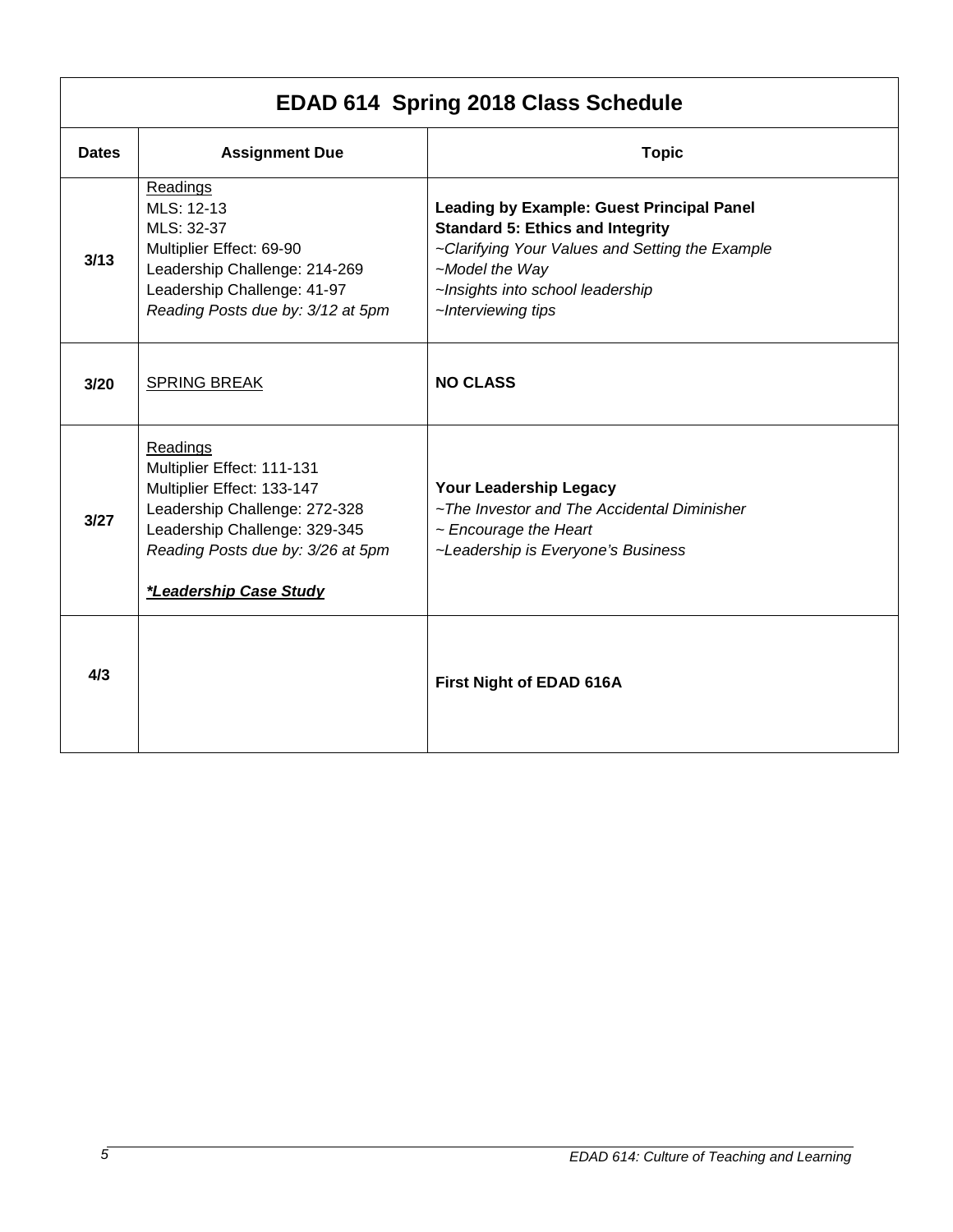# **COURSE REQUIREMENTS AND GRADED COURSE COMPONENTS**

# **ASSIGNMENTS**

## **Reading Posts (40 points)**

The nature of this class relies heavily on classroom dialogue. Therefore attendance and preparation for class are essential. Written reading response notes and posts to the class Cougar Courses page are designed to assess preparedness for class will be due the Sunday evening before each class session. Reading posts will reflect your thoughts on assigned readings for that date. Individual reading posts are not graded; rather their timely completion are noted and credit is given on the basis of having completed the assignment for the semester. Reading posts will not be accepted late.

### **Instructional Conference Summary (Follow Up to Fieldwork) (20 Points)**

Using a specific instructional observation and conference format taught in class, you will observe a lesson taught by a colleague in your school, prepare an instructional conference with written feedback for the teacher, and conduct an instructional conference with the teacher on what you observed. You will follow the specific directions provided for the Fieldwork Project this semester.

You will then reflect on the experience in a 1-2 page written summary. A detailed description of the expectations for this assignment will be provided in class.

### **Leadership Practices Case Study (40 Points)**

Using the theoretical framework of the *Five Practices of Exemplary Leadership* outlined by Kouzes and Posner in The Leadership Challenge (2012), you will write a 7-10 page case study of a leader you work with. This paper will include in introductory description of the leader you are studying, followed by a detailed description of their leadership practices aligned to the research of Kouzes and Posner (with support from Wiseman, and WestEd). The paper will also include a personal reflection of what you have learned about your own leadership as it relates our readings and your personal goals for the future. A detailed description of the expectations for this assignment will be provided in class. APA 6<sup>th</sup> Edition is required.

### **Grading Standards**

Work will be graded using points listed above. The overall grade for the course will be based on total points received using the following scale:

- A 90-100 Points
- B 80-89 Points
- C 70-79 Points
- D 60-69 Points
- F Below 60 Points (or missing more than 80% of class time)

### **Final Exam**

The Leadership Case Study will serve as the final exam for this course.

#### **School of Education Attendance Policy**

Due to the dynamic and interactive nature of courses in the School of Education, all candidates are expected to attend all classes and participate actively. **At a minimum, candidates must attend more than 80% of class time, or s/he may not receive a passing grade for the course at the discretion of the instructor. Individual instructors may adopt more stringent attendance requirements.** Should the candidate have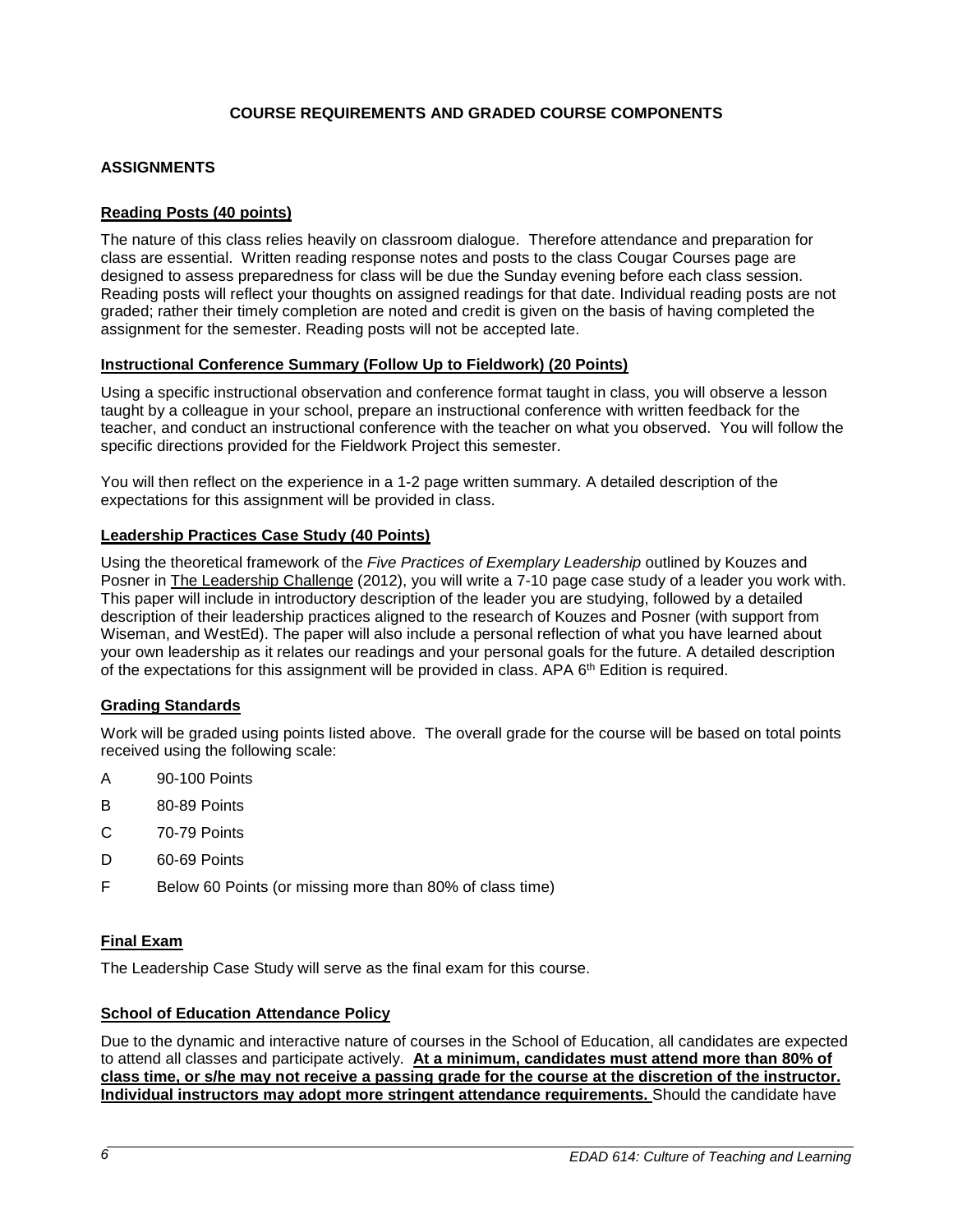extenuating circumstances, s/he should contact the instructor as soon as possible. *(Adopted by the COE Governance Community, December 1997).*

### **To receive a passing grade for this course, students may miss no more than one class session.**

#### **Policy on Late/Missed Work**

Generally, work will not be accepted late. However, if you have extenuating circumstances, please discuss it with the instructor.

## **GENERAL CONSIDERATIONS**

### **CSUSM Academic Honesty Policy**

Students will be expected to adhere to standards of academic honesty and integrity, as outlined in the Student Academic Honesty Policy. All assignments must be original work, clear and error-free. All ideas/material that are borrowed from other sources must have appropriate references to the original sources. Any quoted material should give credit to the source and be punctuated accordingly.

Academic Honesty and Integrity: Students are responsible for honest completion and representation of their work. Your course catalog details the ethical standards and penalties for infractions. There will be zero tolerance for infractions. If you believe there has been an infraction by someone in the class, please bring it to the instructor's attention. The instructor reserves the right to discipline any student for academic dishonesty, in accordance with the general rules and regulations of the university. Disciplinary action may include the lowering of grades and/or the assignment of a failing grade for an exam, assignment, or the class as a whole.

Incidents of Academic Dishonesty will be reported to the Dean of Students. Sanctions at the University level may include suspension or expulsion from the University.

Refer to the full Academic Honesty Policy at: [http://www.csusm.edu/policies/active/documents/Academic\\_Honesty\\_Policy.html](http://www.csusm.edu/policies/active/documents/Academic_Honesty_Policy.html)

### **Plagiarism**

As an educator, it is expected that each candidate (course participant) will do his/her own work, and contribute equally to group projects and processes. Plagiarism or cheating is unacceptable under any circumstances. If you are in doubt about whether your work is paraphrased or plagiarized see the Plagiarism Prevention for Students website [http://library.csusm.edu/plagiarism/index.html.](http://library.csusm.edu/plagiarism/index.html) If there are questions about academic honesty, please consult the University catalog.

#### **Students with Disabilities Requiring Reasonable Accommodations**

Students with disabilities who require reasonable accommodations must seek approval for services by providing appropriate and recent documentation to the Office of Disability Support Services (DSS). This office is in Craven Hall 4300, contact by phone at [\(760\) 750-4905,](tel:(760)%20750-4905) or TTY [\(760\) 750-4909.](tel:(760)%20750-4909) Students authorized by DSS to receive reasonable accommodations should meet with their instructor during office hours. Alternatively, in order to ensure confidentiality, in a more private setting.

#### **Credit Hour Policy Statement**

Students are expected to spend a minimum of two hours outside of the classroom each week for each unit of credit engaged in learning.